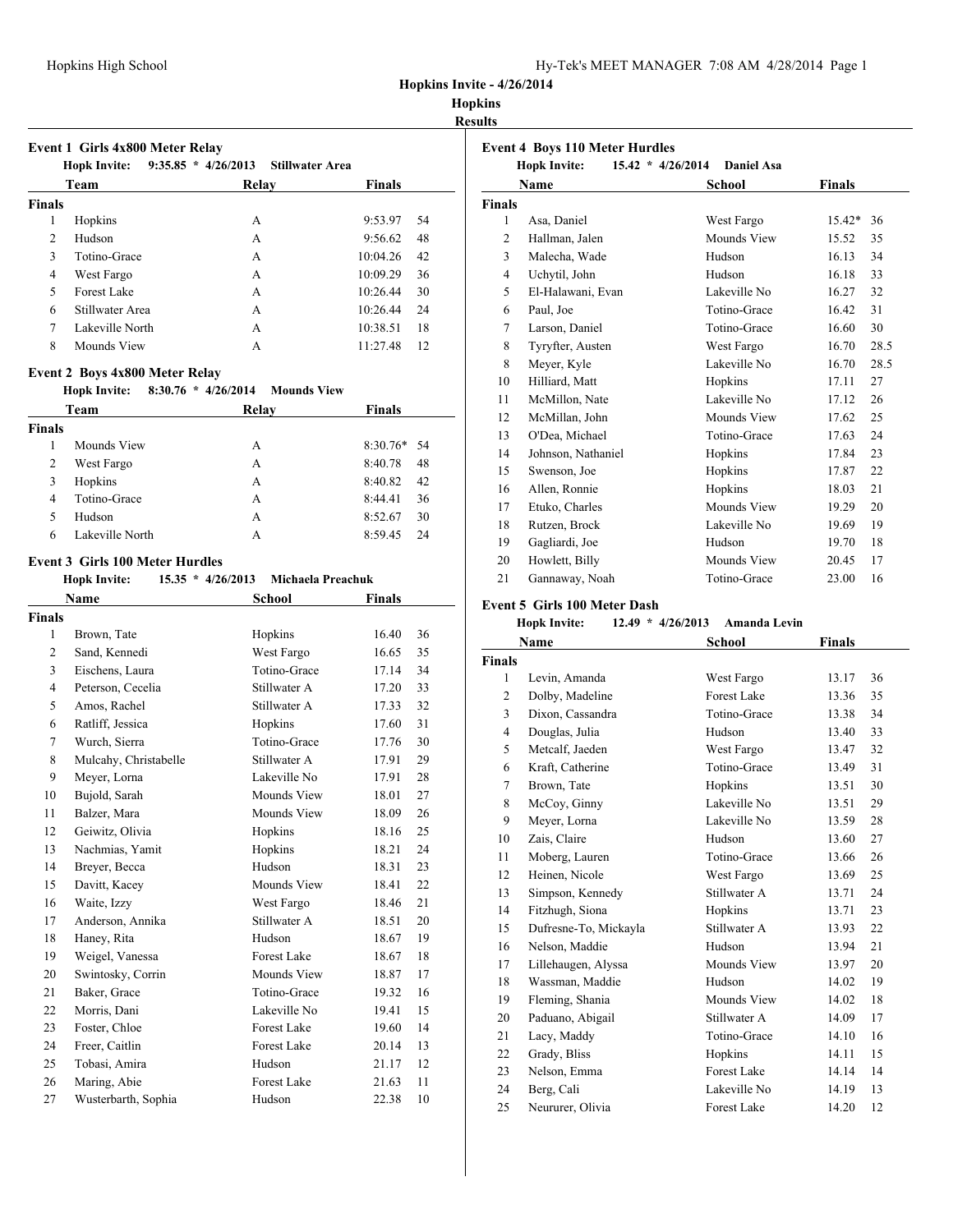| Hy-Tek's MEET MANAGER 7:08 AM 4/28/2014 Page 2 |  |  |  |
|------------------------------------------------|--|--|--|
|------------------------------------------------|--|--|--|

**Hopkins Invite - 4/26/2014**

## **Hopkins Results**

|               | Finals  (Event 5 Girls 100 Meter Dash)<br>Name                                  | School                | <b>Finals</b>      |          |
|---------------|---------------------------------------------------------------------------------|-----------------------|--------------------|----------|
| 26            | Gunning, Mykin                                                                  | West Fargo            | 14.26              | 11       |
| 27            | Vuillaume, Ava                                                                  | Mounds View           | 14.56              | 10       |
| 28            | Ikuta, Karina                                                                   | Stillwater A          | 14.59              | 9        |
| 29            | Moscatelli, Tia                                                                 | <b>Forest Lake</b>    | 14.60              | 8        |
| 30            | Gunderman, Brooke                                                               | Mounds View           | 14.77              | 7        |
|               | Event 6 Boys 100 Meter Dash                                                     |                       |                    |          |
|               | <b>Hopk Invite:</b><br>$11.26 * 4/26/2013$                                      | <b>Andrew Anyaogu</b> |                    |          |
|               | <b>Name</b>                                                                     | School                | Finals             |          |
| <b>Finals</b> |                                                                                 |                       |                    |          |
| 1             | Olateju, Sola                                                                   | Mounds View           | 11.59              | 36       |
| 2             | Homme, Tanner                                                                   | Hudson                | 11.64              | 35       |
| 3             | Waindim, Daryl                                                                  | Totino-Grace          | 11.76              | 34       |
| 4             | Hamann, Stuart                                                                  | Lakeville No          | 11.82              | 33       |
| 5             | McKinnon, Tanner                                                                | West Fargo            | 11.83              | 32       |
| 6             | Sikulu, Joe                                                                     | Hudson                | 11.95              | 31       |
| 7             | Russell, Luke                                                                   | Totino-Grace          | 11.98              | 30       |
| 8             | Meader, Michael                                                                 | Hopkins               | 12.00              | 29       |
| 9             | Marvin, Braden                                                                  | Hudson                | 12.07              | 28       |
| 10            | Doung, Derek                                                                    | Lakeville No          | 12.08              | 27       |
| 11            | Harlan, Max                                                                     | Hopkins               | 12.10              | 26       |
| 12            | Yusuf, Angasso                                                                  | Totino-Grace          | 12.14              | 25       |
| 13            | Stamper, Connor                                                                 | Mounds View           | 12.15              | 24       |
| 14            | Vue, Sue                                                                        | Hudson                | 12.15              | 23       |
| 15            | Varichak, Nick                                                                  | Mounds View           | 12.15              | 22       |
| 16            | Johnson, Paris                                                                  | Lakeville No          | 12.16              | 21       |
| 17            | Masset, Bryce                                                                   | West Fargo            | 12.30              | 20       |
| 18            | Raphael, Ndimubandi                                                             | West Fargo            | 12.32              | 19       |
| 19            | Burkal, Ivan                                                                    | Totino-Grace          | 12.51              | 18       |
| 20            | Heilman, Mitchell                                                               | Mounds View           | 12.83              | 17       |
| ---           | Hickman, Shaheed                                                                | Hopkins               | DQ                 |          |
|               |                                                                                 |                       |                    |          |
|               | Event 7 Girls 4x200 Meter Relay<br>$1:46.39 * 4/26/2013$<br><b>Hopk Invite:</b> | <b>West Fargo</b>     |                    |          |
|               | Team                                                                            | Relay                 | Finals             |          |
| <b>Finals</b> |                                                                                 |                       |                    |          |
|               | 1 West Fargo                                                                    | A                     | 1:49.26            | 54       |
| 2             | Lakeville North                                                                 | A                     | 1:50.11            | 48       |
| 3             | Hopkins                                                                         | A                     | 1:50.29            | 42       |
| 4             | Hudson                                                                          | A                     | 1:54.55            | 36       |
| 5             | Totino-Grace                                                                    | A                     | 1:54.59            | 30       |
| 6             | Stillwater Area                                                                 | A                     | 1:55.27            | 24       |
| 7             | <b>Forest Lake</b>                                                              | A                     | 1:55.88            | 18       |
| 8             | Mounds View                                                                     | A                     | 1:56.75            | 12       |
|               |                                                                                 |                       |                    |          |
|               | Event 8 Boys 4x200 Meter Relay<br><b>Hopk Invite:</b><br>$1:32.50 * 4/26/2014$  | <b>Mounds View</b>    |                    |          |
|               | Team                                                                            | Relay                 | <b>Finals</b>      |          |
|               |                                                                                 |                       |                    |          |
|               | Mounds View                                                                     | A                     | 1:32.50*           | 54       |
| <b>Finals</b> | Hudson                                                                          | A                     | 1:35.17            | 48       |
| 1             |                                                                                 |                       |                    |          |
| 2             |                                                                                 |                       |                    |          |
| 3             | Lakeville North                                                                 | A                     | 1:35.94            | 42       |
| 4<br>5        | West Fargo<br>Totino-Grace                                                      | A<br>A                | 1:36.70<br>1:36.74 | 36<br>30 |

| 6             | Hopkins                                        | A                  | 1:39.03       | 24             |
|---------------|------------------------------------------------|--------------------|---------------|----------------|
|               | Event 9 Girls 1600 Meter Run                   |                    |               |                |
|               | $5:17.64$ * $4/26/2014$<br><b>Hopk Invite:</b> | <b>Sadie Kroll</b> |               |                |
|               | Name                                           | <b>School</b>      | <b>Finals</b> |                |
| <b>Finals</b> |                                                |                    |               |                |
| 1             | Kroll, Sadie                                   | Hudson             | $5:17.64*$    | 36             |
| 2             | Louiselle, Marguerite                          | Totino-Grace       | 5:20.07       | 35             |
| 3             | Bellino, Danielle                              | Lakeville No       | 5:20.82       | 34             |
| 4             | McGinnity, Riley                               | Mounds View        | 5:31.47       | 33             |
| 5             | Loth, Taylor                                   | Lakeville No       | 5:34.79       | 32             |
| 6             | Duff, Regan                                    | Forest Lake        | 5:37.94       | 31             |
| 7             | Drangsveit, Emma                               | Lakeville No       | 5:38.09       | 30             |
| 8             | Hall, Isabel                                   | Hopkins            | 5:41.28       | 29             |
| 9             | Overland, Jesseca                              | Forest Lake        | 5:41.60       | 28             |
| 10            | Meyer, Anne                                    | Totino-Grace       | 5:46.59       | 27             |
| 11            | Lampright, Lauren                              | Stillwater A       | 5:47.47       | 26             |
| 12            | Patterson, Claire                              | Stillwater A       | 5:49.93       | 25             |
| 13            | Douglass, Chance                               | Hopkins            | 5:51.99       | 24             |
| 14            | Weaver, Megan                                  | Stillwater A       | 5:53.45       | 23             |
| 15            | Hanson, Jerrica                                | Lakeville No       | 5:53.91       | 22             |
| 16            | Versen, Theresa                                | Hopkins            | 5:54.02       | 21             |
| 17            | Stelzner, Margaret                             | Hopkins            | 5:55.97       | 20             |
| 18            | Boston, Mary                                   | Totino-Grace       | 5:56.39       | 19             |
| 19            | Bourassa, Emily                                | West Fargo         | 5:59.55       | 18             |
| 20            | Milbrath, Andrea                               | West Fargo         | 5:59.73       | 17             |
| 21            | Miller, Sara                                   | Hudson             | 6:01.31       | 16             |
| 22            | Flor, Anah                                     | Stillwater A       | 6:02.54       | 15             |
| 23            | Clysdale, Emily                                | Totino-Grace       | 6:08.90       | 14             |
| 24            | Schwark, Ally                                  | West Fargo         | 6:09.83       | 13             |
| 25            | Livermont, Alyssa                              | West Fargo         | 6:13.47       | 12             |
| 26            | Farago, Emmy                                   | Hudson             | 6:17.00       | 11             |
| 27            | Ichel, Lauren                                  | Hudson             | 6:17.96       | 10             |
| 28            | Dhols-Graf, Sarah                              | Mounds View        | 6:18.48       | 9              |
| 29            | Laske, Noelle                                  | Mounds View        | 6:18.83       | 8              |
| 30            | Samuelson, Heidi                               | Mounds View        | 6:23.61       | $\overline{7}$ |
|               |                                                |                    |               |                |

## **Event 10 Boys 1600 Meter Run**

## **Hopk Invite: 4:31.54 \* 4/26/2013 Darin Baltezore**

| Name           |                  | <b>School</b> | Finals  |    |
|----------------|------------------|---------------|---------|----|
| Finals         |                  |               |         |    |
| 1              | Dado, Kevin      | Totino-Grace  | 4:35.44 | 36 |
| 2              | Hanson, Justin   | Lakeville No  | 4:37.62 | 35 |
| 3              | Hoeft, Owen      | Hopkins       | 4:39.88 | 34 |
| $\overline{4}$ | Anderson, Matt   | Mounds View   | 4:43.28 | 33 |
| 5              | Duchenes, Tony   | Mounds View   | 4:46.41 | 32 |
| 6              | Henson, George   | Mounds View   | 4:49.41 | 31 |
| 7              | Coles, Kody      | West Fargo    | 4:49.90 | 30 |
| 8              | Plasencia, Alex  | Mounds View   | 4:51.70 | 29 |
| 9              | Nelson, Brett    | Hopkins       | 4:52.24 | 28 |
| 10             | Branson, Sam     | Hopkins       | 4:55.27 | 27 |
| 11             | Beltman, Jacob   | Totino-Grace  | 4:55.64 | 26 |
| 12             | Paschall, Justin | Lakeville No  | 4:58.61 | 25 |
| 13             | Ince, Duncan     | Lakeville No  | 4:58.68 | 24 |
| 14             | Tuomaala, Eero   | Hudson        | 5:03.22 | 23 |
| 15             | Hammer, Logan    | Hudson        | 5:06.13 | 22 |
|                |                  |               |         |    |
|                |                  |               |         |    |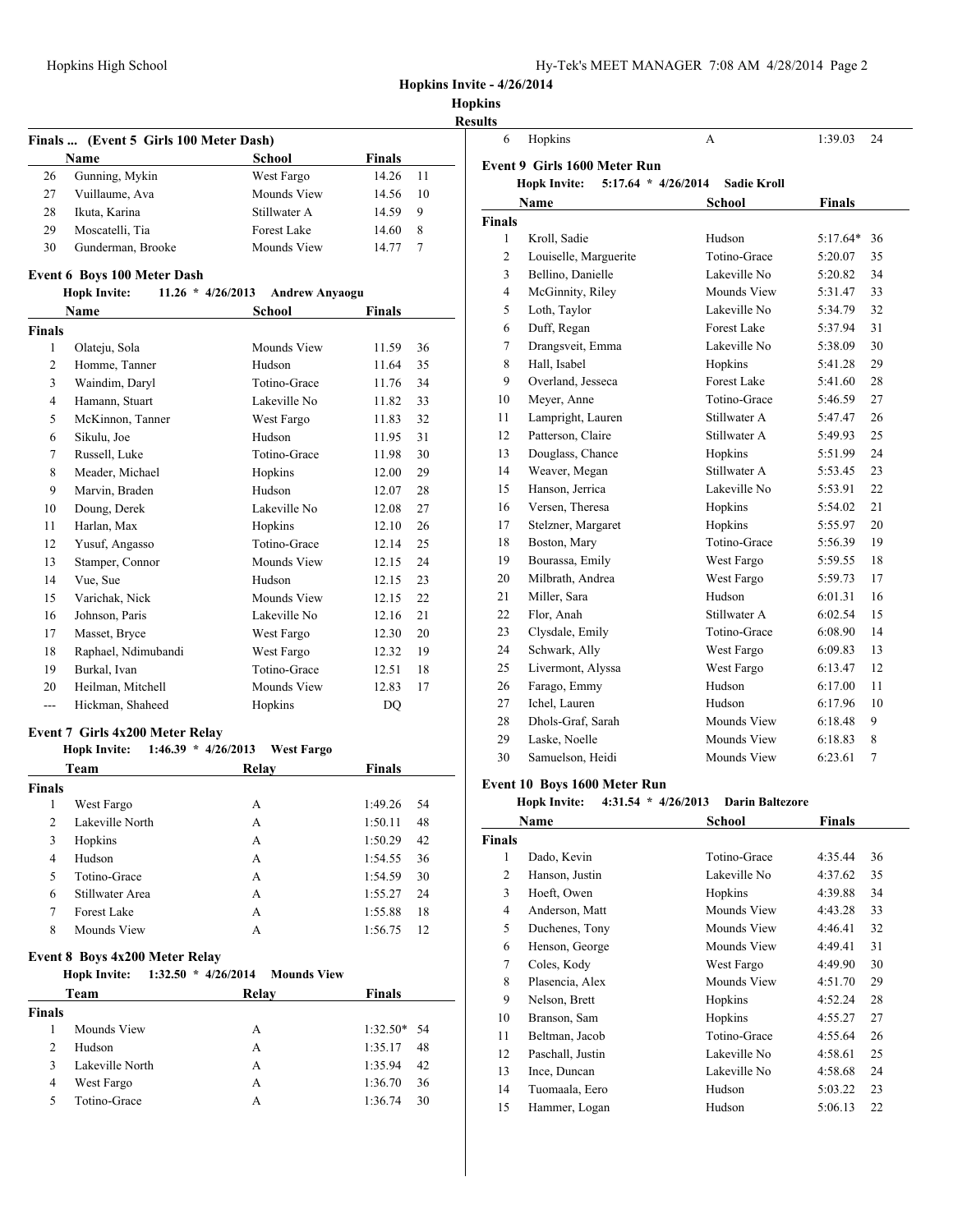**Hopkins Invite - 4/26/2014**

**Hopkins**

**Result Finals ... (Event 10 Boys 1600 Meter Run) Name School Finals** 16 Tollefson, Luke Lakeville No 5:06.34 21 Burns, Noah Hudson 5:09.10 20 Spaight, Andrew Hudson 5:09.64 19 Peterson, Nick West Fargo 5:17.03 18 Briggs, Andrew Totino-Grace 5:26.24 17 --- Louiselle, Joseph Totino-Grace SCR

# **Event 11 Girls 4x100 Meter Relay**<br>**Hopk Invite:** 51.41 \* 4/26/

### **Hopk Invite: 51.41 \* 4/26/2013 Lakeville North**

|               | Team               | Relay | <b>Finals</b> |
|---------------|--------------------|-------|---------------|
| <b>Finals</b> |                    |       |               |
| 1             | West Fargo         | А     | 52.06<br>54   |
| 2             | Hopkins            | A     | 52.43<br>48   |
| 3             | Hudson             | A     | 52.60<br>42   |
| 4             | Totino-Grace       | A     | 36<br>52.68   |
| 5             | Mounds View        | A     | 30<br>54.22   |
| 6             | Stillwater Area    | А     | 24<br>54.57   |
| 7             | <b>Forest Lake</b> | A     | 18<br>54.74   |
|               | Lakeville North    | А     | DO            |

#### **Event 12 Boys 4x100 Meter Relay**

**Hopk Invite: 43.87 \* 4/26/2013 Lakeville North**

| Team           |                 | Relay | <b>Finals</b> |
|----------------|-----------------|-------|---------------|
| <b>Finals</b>  |                 |       |               |
|                | Hopkins         | А     | 43.93<br>54   |
| $\overline{c}$ | Mounds View     | А     | 44.76<br>48   |
| 3              | Hudson          | А     | 45.54<br>42   |
| 4              | Totino-Grace    | А     | 46.04<br>36   |
| 5              | West Fargo      | А     | 30<br>47.10   |
|                | Lakeville North | А     | DO            |

#### **Event 13 Girls 400 Meter Run**

#### **Hopk Invite: 59.39 \* 4/26/2013 Amanda Levin**

|                | Name                | School             | Finals  |    |
|----------------|---------------------|--------------------|---------|----|
| Finals         |                     |                    |         |    |
| 1              | Warden, Terese      | Hopkins            | 1:00.39 | 36 |
| $\overline{2}$ | McCarthy, Sarah     | Stillwater A       | 1:02.63 | 35 |
| 3              | Malat, Madeline     | Hopkins            | 1:03.23 | 34 |
| 4              | Saemrow, Erin       | Mounds View        | 1:03.25 | 33 |
| 5              | Hegedus, Catherine  | Totino-Grace       | 1:03.50 | 32 |
| 6              | Dahly, Eliza        | Totino-Grace       | 1:03.51 | 31 |
| 7              | Jacobwith, Natalie  | Hopkins            | 1:03.53 | 30 |
| 8              | Butler, Grace       | Lakeville No       | 1:03.68 | 29 |
| 9              | Dirnberger, Claire  | Hopkins            | 1:04.06 | 28 |
| 10             | Lacy, Maddy         | Totino-Grace       | 1:04.11 | 27 |
| 11             | Bruce, Olivia       | Lakeville No       | 1:05.41 | 26 |
| 12             | Fronczak, Megan     | Stillwater A       | 1:06.78 | 25 |
| 13             | Fedorowski, Emmalee | Stillwater A       | 1:08.60 | 24 |
| 14             | Nyquist, JoJo       | <b>Forest Lake</b> | 1:08.62 | 23 |
| 15             | Schurrer, Alica     | <b>Forest Lake</b> | 1:09.11 | 22 |
| 16             | Knutson, Mary       | Hudson             | 1:09.18 | 21 |
| 17             | Gunderman, Brooke   | Mounds View        | 1:09.27 | 20 |
| 18             | Dornfeld, Kayla     | Hudson             | 1:09.68 | 19 |
| 19             | Reinart, Elizabeth  | Totino-Grace       | 1:09.81 | 18 |

| нs |                 |                    |            |    |
|----|-----------------|--------------------|------------|----|
| 20 | Foster, Chloe   | <b>Forest Lake</b> | 1:10.13    | 17 |
| 21 | Douglas, Julia  | Hudson             | 1:10.25    | 16 |
| 22 | Peterson, Emily | <b>Forest Lake</b> | 1:10.97    | 15 |
| 23 | Vuillaume, Ava  | Mounds View        | 1:11.52    | 14 |
| 24 | Weber, Nora     | Hudson             | 1:12.51    | 13 |
| 25 | Porch, Lyndi    | Mounds View        | 1:14.27    | 12 |
| 26 | Snow, Danielle  | Stillwater A       | 1:15.48    | 11 |
|    | Langerud, Bryce | West Fargo         | <b>SCR</b> |    |

#### **Event 14 Boys 400 Meter Run**

| <b>Hopk Invite:</b> |  | $50.71 * 4/26/2014$ | Ryan Schramm |
|---------------------|--|---------------------|--------------|
|---------------------|--|---------------------|--------------|

|                     | School                | Finals         |  |
|---------------------|-----------------------|----------------|--|
|                     |                       |                |  |
| Schramm, Ryan       | Hudson                | $50.71*$<br>36 |  |
| Moga, Tony          | Mounds View           | 51.19<br>35    |  |
| Bailey, Xavier      | Hopkins               | 51.66<br>34    |  |
| Klappa, Paul        | Hopkins               | 33<br>52.86    |  |
| Thibault, Jimmy     | Totino-Grace          | 32<br>53.48    |  |
| Hilliard, Brandon   | Totino-Grace          | 31<br>53.55    |  |
| Clausing, Eric      | Totino-Grace          | 30<br>53.70    |  |
| Nash, Austin        | Hopkins               | 54.05<br>29    |  |
| Greene, Justin      | Lakeville No          | 28<br>54.48    |  |
| Geissler, Joe       | Hudson                | 54.48<br>27    |  |
| Wagner, Josh        | Lakeville No          | 26<br>54.53    |  |
| Shorma, Jesse       | West Fargo            | 25<br>54.78    |  |
| Olsen, Sam          | West Fargo            | 24<br>55.00    |  |
| Eggers, Will        | Mounds View           | 23<br>55.11    |  |
| Mix, Riley          | Lakeville No          | 22<br>55.14    |  |
| Ridder, Logan       | West Fargo            | 21<br>55.53    |  |
| Marvin, Braden      | Hudson                | 55.85<br>20    |  |
| Dietsche, Mateo     | Mounds View           | 19<br>56.49    |  |
| Achecimpong, Dennis | Mounds View           | 57.14<br>18    |  |
| Widmeyer, Ryan      | Hudson                | 17<br>57.70    |  |
| Jaeger, Bejamin     | Totino-Grace          | 16<br>59.20    |  |
| Simpson, Shaun      | Hopkins               | 59.43<br>15    |  |
|                     | Name<br><b>Finals</b> |                |  |

#### **Event 15 Girls 300 Meter Hurdles**

|               | Name                  | School             | Finals |    |
|---------------|-----------------------|--------------------|--------|----|
| <b>Finals</b> |                       |                    |        |    |
| 1             | Fitzhugh, Siona       | Hopkins            | 47.67  | 36 |
| 2             | Geiwitz, Olivia       | Hopkins            | 48.34  | 35 |
| 3             | Buesseler, Dana       | <b>Forest Lake</b> | 48.81  | 34 |
| 4             | Mulcahy, Christabelle | Stillwater A       | 48.84  | 33 |
| 5             | Peterson, Cecelia     | Stillwater A       | 49.13  | 32 |
| 6             | Breyer, Becca         | Hudson             | 49.29  | 31 |
| 7             | Thompson, Anne        | Totino-Grace       | 49.33  | 30 |
| 8             | Balzer, Mara          | Mounds View        | 49.64  | 29 |
| 9             | Anderson, Annika      | Stillwater A       | 50.21  | 28 |
| 10            | Kinnan, Anna          | Totino-Grace       | 50.41  | 27 |
| 11            | Weigel, Vanessa       | <b>Forest Lake</b> | 50.42  | 26 |
| 12            | Bujold, Sarah         | Mounds View        | 50.82  | 25 |
| 13            | Fleming, Shania       | Mounds View        | 51.49  | 24 |
| 14            | Smith, Sierra         | Mounds View        | 51.70  | 23 |
| 15            | DeCenzo, Autumn       | Stillwater A       | 52.18  | 22 |
| 16            | Sand, Kennedi         | West Fargo         | 52.55  | 21 |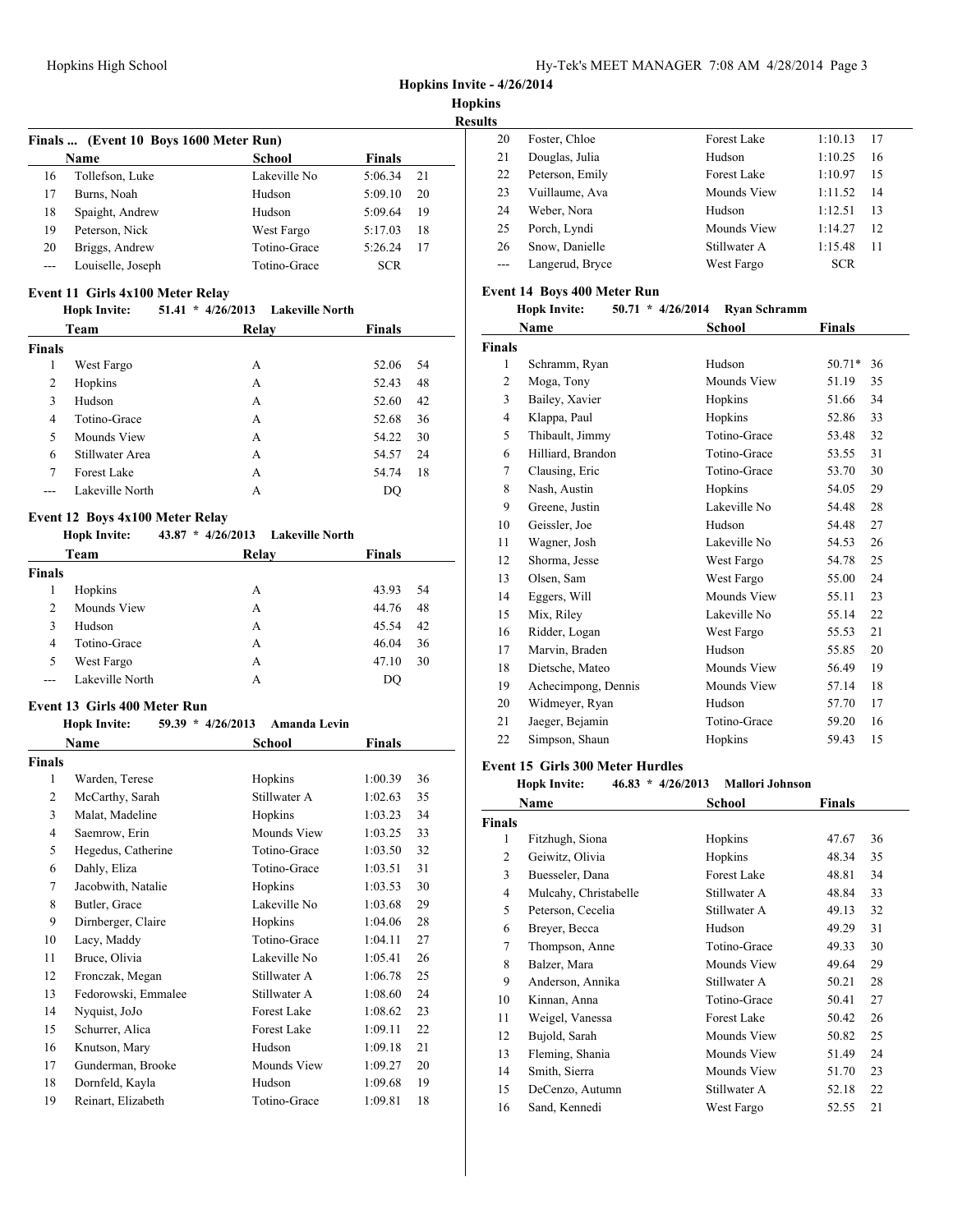**Hopkins Invite - 4/26/2014**

**Hopkins**

**Results Finals ... (Event 15 Girls 300 Meter Hurdles) Name School Finals** 17 Gordon, McKenna Hopkins 53.34 20 18 Olson, Jennifer Hopkins 54.33 19 19 Haney, Rita Hudson 55.30 18 Sedesky, Marie Totino-Grace 55.37 17 21 Buesseler, Abby Forest Lake 55.58 16 22 Morris, Dani Lakeville No 56.72 15 Eischens, Laura Totino-Grace 57.02 14 Geigle, Kelsey Hudson 57.83 13

#### **Event 16 Boys 300 Meter Hurdles**

#### **Hopk Invite: 40.90 \* 4/26/2013 Jalen Hallman**

|                | Name              | School       | Finals |    |
|----------------|-------------------|--------------|--------|----|
| <b>Finals</b>  |                   |              |        |    |
| 1              | Paul, Joe         | Totino-Grace | 40.97  | 36 |
| $\overline{2}$ | Asa, Daniel       | West Fargo   | 41.17  | 35 |
| 3              | Harrell, TeyRione | Hopkins      | 41.51  | 34 |
| 4              | El-Halawani, Evan | Lakeville No | 42.02  | 33 |
| 5              | McMillon, Nate    | Lakeville No | 43.45  | 32 |
| 6              | McMillan, John    | Mounds View  | 43.59  | 31 |
| 7              | O'Dea, Michael    | Totino-Grace | 43.74  | 30 |
| 8              | Larson, Daniel    | Totino-Grace | 43.97  | 29 |
| 9              | Hilliard, Matt    | Hopkins      | 44.34  | 28 |
| 10             | Allen, Ronnie     | Hopkins      | 44.56  | 27 |
| 11             | Hallman, Jalen    | Mounds View  | 44.59  | 26 |
| 12             | Swenson, Joe      | Hopkins      | 44.79  | 25 |
| 13             | Erdman, Jacob     | Lakeville No | 44.90  | 24 |
| 14             | Johnson, Roland   | Totino-Grace | 46.75  | 23 |
| 15             | Tyryfter, Austen  | West Fargo   | 47.99  | 22 |
| 16             | Lo, Ethan         | Hudson       | 48.46  | 21 |
| 17             | Howlett, Billy    | Mounds View  | 48.51  | 20 |
| 18             | Wiste, Jeremy     | Mounds View  | 48.89  | 19 |
| 19             | Golden, Mason     | Hudson       | 55.46  | 18 |

#### **Event 17 Girls 800 Meter Run**

| Hopk Invite:      |                    |                       |                       |
|-------------------|--------------------|-----------------------|-----------------------|
| Name              | School             | Finals                |                       |
| <b>Finals</b>     |                    |                       |                       |
| Miller, Miranda   | Hudson             | $2:22.86*$            | 36                    |
| Montie, Fiona     | Stillwater A       | 2:23.27               | 35                    |
| Bailey, Marla     | Hopkins            | 2:25.02               | 34                    |
| Bellino, Danielle | Lakeville No       | 2:25.83               | 33                    |
| Gasperlin, Amy    | Totino-Grace       | 2:26.57               | 32                    |
| Urlaub, Madison   | West Fargo         | 2:28.17               | 31                    |
| Earle, Courtney   | Lakeville No       | 2:28.49               | 30                    |
| Forliti, Amanda   | Forest Lake        | 2:28.55               | 29                    |
| Valentin, Maria   | <b>Forest Lake</b> | 2:30.44               | 28                    |
| Anderson, Renae   | Hopkins            | 2:30.51               | 27                    |
| Borowsky, Naomi   | Hopkins            | 2:30.57               | 26                    |
| Favo, Mary        | Totino-Grace       | 2:34.77               | 25                    |
| Berdusco, Nicole  | Hudson             | 2:35.15               | 24                    |
| Loth, Taylor      | Lakeville No       | 2:35.58               | 23                    |
| Drangsveit, Emma  | Lakeville No       | 2:35.97               | 22                    |
| Brown, Danielle   | Totino-Grace       | 2:37.53               | 21                    |
| Burnett, Emma     | Hopkins            | 2:38.73               | 20                    |
|                   |                    | $2:22.86 * 4/26/2014$ | <b>Miranda Miller</b> |

| IS.   |                     |              |            |                |
|-------|---------------------|--------------|------------|----------------|
| 18    | Eder-Zdechlik, Bria | Stillwater A | 2:38.96    | 19             |
| 19    | Krenz, Ari          | Stillwater A | 2:41.34    | 18             |
| 20    | Hoekstra, Hannah    | Totino-Grace | 2:41.66    | 17             |
| 21    | Knutson, Mary       | Hudson       | 2:42.07    | 16             |
| 22    | Flom, Alyssa        | West Fargo   | 2:43.05    | 15             |
| 23    | Conlin, Elle        | Mounds View  | 2:43.16    | 14             |
| 24    | Roth, Maddie        | Hudson       | 2:43.69    | 13             |
| 25    | Leininger, Izzy     | Forest Lake  | 2:43.82    | 12             |
| 26    | Damberg, Juliana    | Mounds View  | 2:44.51    | 11             |
| 27    | Rasmussen, Beca     | Mounds View  | 2:44.79    | 10             |
| 28    | Ebert, Grace        | Mounds View  | 2:44.83    | 9              |
| 29    | Prunty, Abrielle    | Stillwater A | 2:47.62    | 8              |
| 30    | Dullum, Suzy        | West Fargo   | 2:49.44    | $\overline{7}$ |
| $---$ | Schoessow, Caroline | Forest Lake  | <b>DNF</b> |                |
|       |                     |              |            |                |

#### **Event 18 Boys 800 Meter Run**

#### **Hopk Invite: 2:00.70 \* 4/26/2013 Thomas Heegaard**

|               | Name              | School       | Finals  |    |
|---------------|-------------------|--------------|---------|----|
| <b>Finals</b> |                   |              |         |    |
| 1             | Parker, Jacob     | Hopkins      | 2:01.41 | 36 |
| 2             | Henschel, Jack    | Hopkins      | 2:03.72 | 35 |
| 3             | Laraia, Michael   | Hudson       | 2:04.41 | 34 |
| 4             | Hanson, Justin    | Lakeville No | 2:04.67 | 33 |
| 5             | Thibault, Jimmy   | Totino-Grace | 2:05.32 | 32 |
| 6             | Wolters, Blake    | Totino-Grace | 2:05.70 | 31 |
| 7             | Pergande, Ross    | West Fargo   | 2:07.02 | 30 |
| 8             | Anderson, Matt    | Mounds View  | 2:07.09 | 29 |
| 9             | McDonald, Devon   | Mounds View  | 2:07.93 | 28 |
| 10            | Sundberg, Erik    | Mounds View  | 2:08.71 | 27 |
| 11            | Staack, Hunter    | Hopkins      | 2:11.69 | 26 |
| 12            | Coles, Kody       | West Fargo   | 2:12.33 | 25 |
| 13            | Schwechler, Reid  | Hudson       | 2:12.72 | 24 |
| 14            | Lee, Adam         | Lakeville No | 2:13.76 | 23 |
| 15            | Cockerill, Riley  | Lakeville No | 2:15.43 | 22 |
| 16            | Regan, Nathan     | Lakeville No | 2:15.50 | 21 |
| 17            | Carpenter, Ben    | Mounds View  | 2:15.81 | 20 |
| 18            | Prochniak, Ben    | West Fargo   | 2:18.42 | 19 |
| 19            | Pederson, Cameron | West Fargo   | 2:18.66 | 18 |
| 20            | Schmitz, Kellen   | Totino-Grace | 2:21.73 | 17 |
| 21            | Theisen, Mathias  | Totino-Grace | 2:25.52 | 16 |

## **Event 19 Girls 200 Meter Run**

#### **Hopk Invite: 25.89 \* 4/26/2013 Amanda Levin**

|               | Name                  | School       | <b>Finals</b> |    |
|---------------|-----------------------|--------------|---------------|----|
| <b>Finals</b> |                       |              |               |    |
| 1             | Levin, Amanda         | West Fargo   | 26.37         | 36 |
| 2             | Dolby, Madeline       | Forest Lake  | 27.30         | 35 |
| 3             | Butler, Grace         | Lakeville No | 27.52         | 34 |
| 4             | Dixon, Cassandra      | Totino-Grace | 27.68         | 33 |
| 5             | Metcalf, Jaeden       | West Fargo   | 27.80         | 32 |
| 6             | Heinen, Nicole        | West Fargo   | 28.11         | 31 |
| 7             | Tume, Clarice         | Lakeville No | 28.24         | 30 |
| 8             | Hammond, Amanda       | Hopkins      | 28.28         | 29 |
| 9             | Parent, Jenna         | Forest Lake  | 28.29         | 28 |
| 10            | Dufresne-To, Mickayla | Stillwater A | 28.36         | 27 |
| 11            | Lacy, Maddy           | Totino-Grace | 28.63         | 26 |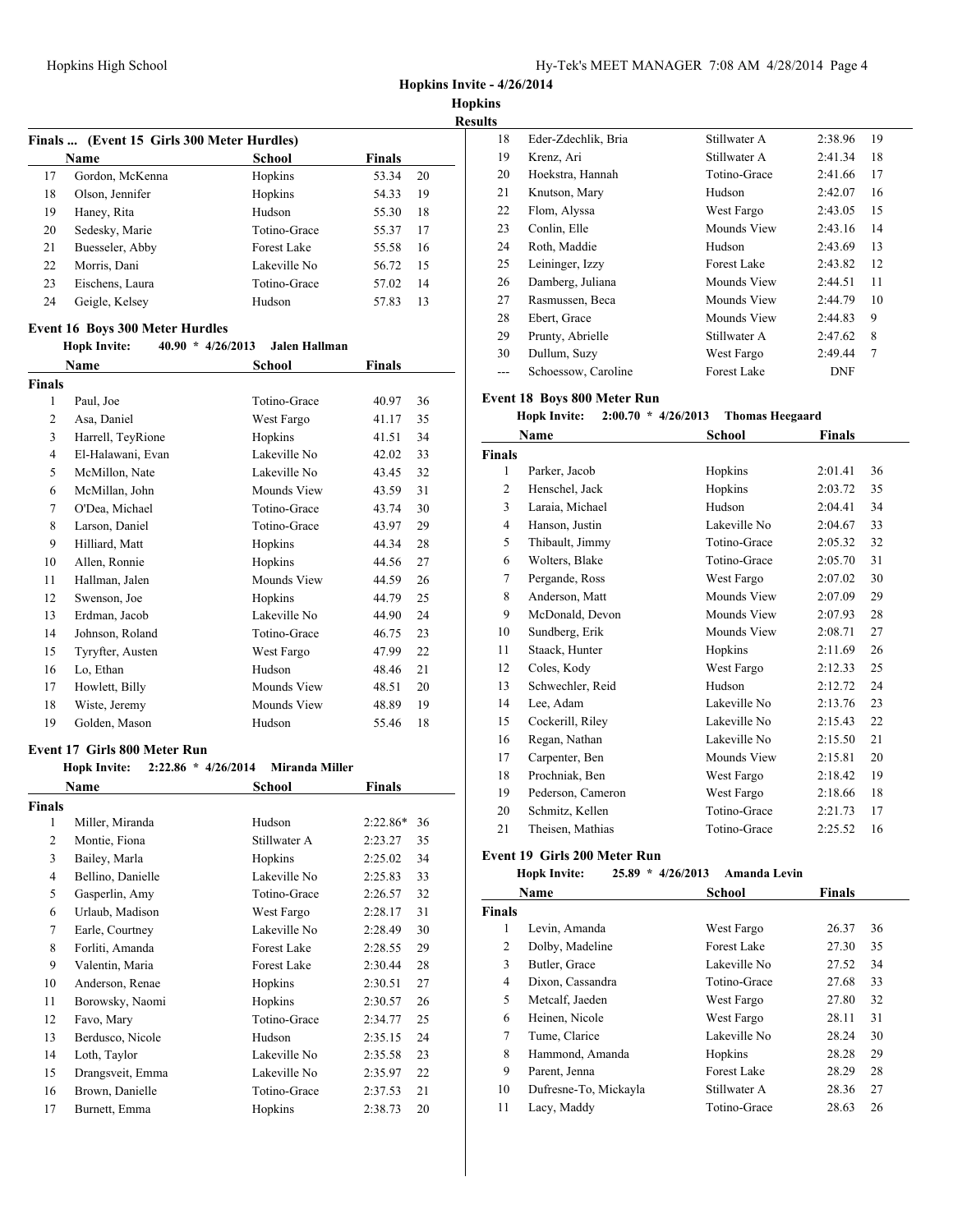**Hopkins**

|                    | Finals  (Event 19 Girls 200 Meter Run)<br>Name                                   | School                 | <b>Finals</b> |    |
|--------------------|----------------------------------------------------------------------------------|------------------------|---------------|----|
| 12                 | Charlesworth-Seiler, Eva                                                         | Hopkins                | 28.74         | 25 |
| 13                 | Simpson, Kennedy                                                                 | Stillwater A           | 28.83         | 24 |
| 14                 | Zais, Claire                                                                     | Hudson                 | 28.84         | 23 |
| 15                 | Denis, Kali                                                                      | Hudson                 | 28.88         | 22 |
| 16                 | Moberg, Lauren                                                                   | Totino-Grace           | 29.13         | 21 |
| 17                 | Nelson, Emma                                                                     | <b>Forest Lake</b>     | 29.26         | 20 |
| 18                 | Davitt, Kacey                                                                    | Mounds View            | 29.34         | 19 |
| 19                 | Malecha, Molly                                                                   | Hudson                 | 29.41         | 18 |
| 20                 | Anderson, Olivia                                                                 | Stillwater A           |               |    |
| 21                 |                                                                                  | Mounds View            | 29.49         | 17 |
| 22                 | Lillehaugen, Alyssa                                                              |                        | 29.52         | 16 |
|                    | Duffy, Colleen                                                                   | Mounds View            | 29.94         | 15 |
| 23                 | Corliss, Livia                                                                   | Mounds View            | 30.61         | 14 |
| 24                 | Adkins, Skyler                                                                   | Stillwater A           | 30.72         | 13 |
| 25                 | Walker, Carly                                                                    | <b>Forest Lake</b>     | 31.36         | 12 |
| 26                 | Langerud, Bryce                                                                  | West Fargo             | 31.71         | 11 |
| $\overline{a}$     | Manuel-Moore, Dami                                                               | Hopkins                | <b>SCR</b>    |    |
| $---$              | Lee, Rachel                                                                      | Hopkins                | <b>SCR</b>    |    |
| ---                | Bruce, Olivia                                                                    | Lakeville No           | <b>SCR</b>    |    |
| ---                | Naatjes, Kendall                                                                 | Lakeville No           | <b>SCR</b>    |    |
|                    | <b>Event 20 Boys 200 Meter Run</b><br><b>Hopk Invite:</b><br>$22.29 * 4/26/2014$ | <b>Shaheed Hickman</b> |               |    |
|                    |                                                                                  |                        |               |    |
|                    | Name                                                                             | <b>School</b>          | <b>Finals</b> |    |
|                    |                                                                                  |                        |               |    |
| 1                  | Hickman, Shaheed                                                                 | Hopkins                | $22.29*$      | 36 |
| $\overline{2}$     | Schramm, Ryan                                                                    | Hudson                 | 22.84         | 35 |
| 3                  | Mustapha, Ola                                                                    | Mounds View            | 23.12         | 34 |
| 4                  | Beuning, Michael                                                                 | Lakeville No           | 23.25         | 33 |
| 5                  | DeGroot, Michael                                                                 | Mounds View            | 23.32         | 32 |
| <b>Finals</b><br>6 | Meader, Michael                                                                  | Hopkins                | 23.79         | 31 |
| 7                  | Waindim, Daryl                                                                   | Totino-Grace           | 23.96         | 30 |
| 8                  | Bennett, Nate                                                                    | Hudson                 | 24.06         | 29 |
| 9                  | Hamann, Stuart                                                                   | Lakeville No           | 24.29         | 28 |
| 10                 | Yusuf, Angasso                                                                   | Totino-Grace           | 24.32         | 27 |
| 11                 | Harlan, Max                                                                      | Hopkins                | 24.44         | 26 |
| 12                 | Johnson, Paris                                                                   | Lakeville No           | 24.49         | 25 |
| 13                 | Shorma, Jesse                                                                    | West Fargo             | 24.54         | 24 |
| 14                 | Raphael, Ndimubandi                                                              | West Fargo             | 24.56         | 23 |
| 15                 | Stamper, Connor                                                                  | Mounds View            | 24.85         | 22 |
| 16                 | Malecha, Wade                                                                    | Hudson                 | 24.87         | 21 |
|                    | Zastrow, Jake                                                                    | Mounds View            | 24.94         | 20 |
|                    | Marvin, Braden                                                                   | Hudson                 | 25.00         | 19 |
| 17<br>18<br>19     | Masset, Bryce                                                                    | West Fargo             | 25.09         | 18 |
|                    | Duong, Derek                                                                     | Lakeville No           | 25.19         | 17 |
| 20<br>21           | Hartman, Jack                                                                    | Totino-Grace           | 25.29         | 16 |
| 22                 | McKasy, Preston                                                                  | Totino-Grace           | 25.57         | 15 |

#### **Hopk Invite: 11:14.30 \* 4/26/2013 Sarah Klecker**

|               | Name                  | School       | <b>Finals</b> |      |
|---------------|-----------------------|--------------|---------------|------|
| <b>Finals</b> |                       |              |               |      |
|               | Louiselle, Marguerite | Totino-Grace | 11:32.10      | -36  |
|               | Klecker, Elizabeth    | Hopkins      | 11:39.48      | - 35 |

| S              |                     |                    |            |    |
|----------------|---------------------|--------------------|------------|----|
| 3              | Wetzstein, Erin     | Hudson             | 11:41.13   | 34 |
| $\overline{4}$ | Hunt, Jenna         | <b>Forest Lake</b> | 11:46.03   | 33 |
| 5              | Dufner, Jennifer    | West Fargo         | 11:50.74   | 32 |
| 6              | Flohr, Evelyn       | Stillwater A       | 11:56.41   | 31 |
| 7              | Anderson, Rachel    | Hudson             | 12:03.36   | 30 |
| 8              | Weber, Shelby       | West Fargo         | 12:06.18   | 29 |
| 9              | Beech, Haley        | Stillwater A       | 12:06.78   | 28 |
| 10             | Teague, Mackenzie   | Lakeville No       | 12:08.89   | 27 |
| 11             | Broughten, Riley    | Lakeville No       | 12:19.91   | 26 |
| 12             | Annie, Ahlquist     | Hopkins            | 12:20.76   | 25 |
| 13             | Solfest, Anna       | Mounds View        | 12:29.36   | 24 |
| 14             | Ilkka, Clara        | Stillwater A       | 12:31.12   | 23 |
| 15             | Meyer, Anne         | Totino-Grace       | 12:31.51   | 22 |
| 16             | Severson, Elle      | Lakeville No       | 12:32.37   | 21 |
| 17             | Ask, Katelyn        | West Fargo         | 12:33.02   | 20 |
| 18             | Lampright, Lauren   | Stillwater A       | 12:38.99   | 19 |
| 19             | Earle, Sofia        | Lakeville No       | 12:43.97   | 18 |
| 20             | Boston, Mary        | Totino-Grace       | 12:46.12   | 17 |
| 21             | Schmitz, Mary       | Totino-Grace       | 12:52.46   | 16 |
| 22             | Bandt, Carly        | Mounds View        | 12:53.10   | 15 |
| 23             | Spielmann, Kate     | Mounds View        | 12:56.35   | 14 |
| 24             | Niederkorn, Mikayla | <b>Forest Lake</b> | 13:11.49   | 13 |
| 25             | Gershone, Hannah    | Hopkins            | 13:23.04   | 12 |
| 26             | Miller, Talia       | Mounds View        | 13:43.15   | 11 |
| 27             | Craemer, Katherine  | Hopkins            | 13:45.51   | 10 |
| 28             | Wedell, Lexi        | <b>Forest Lake</b> | 14:02.88   | 9  |
| 29             | Liston, Kallie      | Forest Lake        | 14:20.07   | 8  |
| $---$          | Barta, Mattyson     | West Fargo         | <b>SCR</b> |    |
| ---            | Farago, Emmy        | Hudson             | <b>SCR</b> |    |
| ---            | Ichel, Lauren       | Hudson             | <b>SCR</b> |    |

## **Event 22 Boys 3200 Meter Run**

### **Hopk Invite: 9:41.08 \* 4/26/2013 Reed Fischer**

|                | Name                   | School       | <b>Finals</b> |    |
|----------------|------------------------|--------------|---------------|----|
| <b>Finals</b>  |                        |              |               |    |
| 1              | Eliason, Seth          | Hopkins      | 10:00.33      | 36 |
| 2              | Dado, Kevin            | Totino-Grace | 10:03.28      | 35 |
| 3              | Sheldon, Mark          | Mounds View  | 10:24.74      | 34 |
| $\overline{4}$ | Pauly, Dalton          | Mounds View  | 10:25.98      | 33 |
| 5              | Sauvageau, Griffin     | West Fargo   | 10:30.27      | 32 |
| 6              | Rosenau, Parker        | West Fargo   | 10:34.41      | 31 |
| 7              | Schaeffer, Noah        | West Fargo   | 10:38.23      | 30 |
| 8              | Fritz, Kendall         | Totino-Grace | 10:44.02      | 29 |
| 9              | Omdal, Noah            | Lakeville No | 10:44.69      | 28 |
| 10             | Shuldes, Ben           | Mounds View  | 10:45.56      | 27 |
| 11             | Beckstrom, Jacob       | Lakeville No | 10:51.51      | 26 |
| 12             | Rauzi, Ben             | Lakeville No | 11:00.02      | 25 |
| 13             | Halunen, George        | Hudson       | 11:00.63      | 24 |
| 14             | Vandussen, Collin      | Lakeville No | 11:06.79      | 23 |
| 15             | Ericson, Matt          | Mounds View  | 11:07.70      | 22 |
| 16             | Dvorak, Aric           | West Fargo   | 11:14.49      | 21 |
| 17             | van Lierop, Christiaan | Hopkins      | 11:19.58      | 20 |
| 18             | Ahlquist, Hunter       | Hopkins      | 11:25.13      | 19 |
| 19             | Johnson, Connor        | Hudson       | 11:32.33      | 18 |
| 20             | Kadilo, Jack           | Hudson       | 11:43.09      | 17 |
| 21             | Avenson, Perry         | Hopkins      | 11:54.35      | 16 |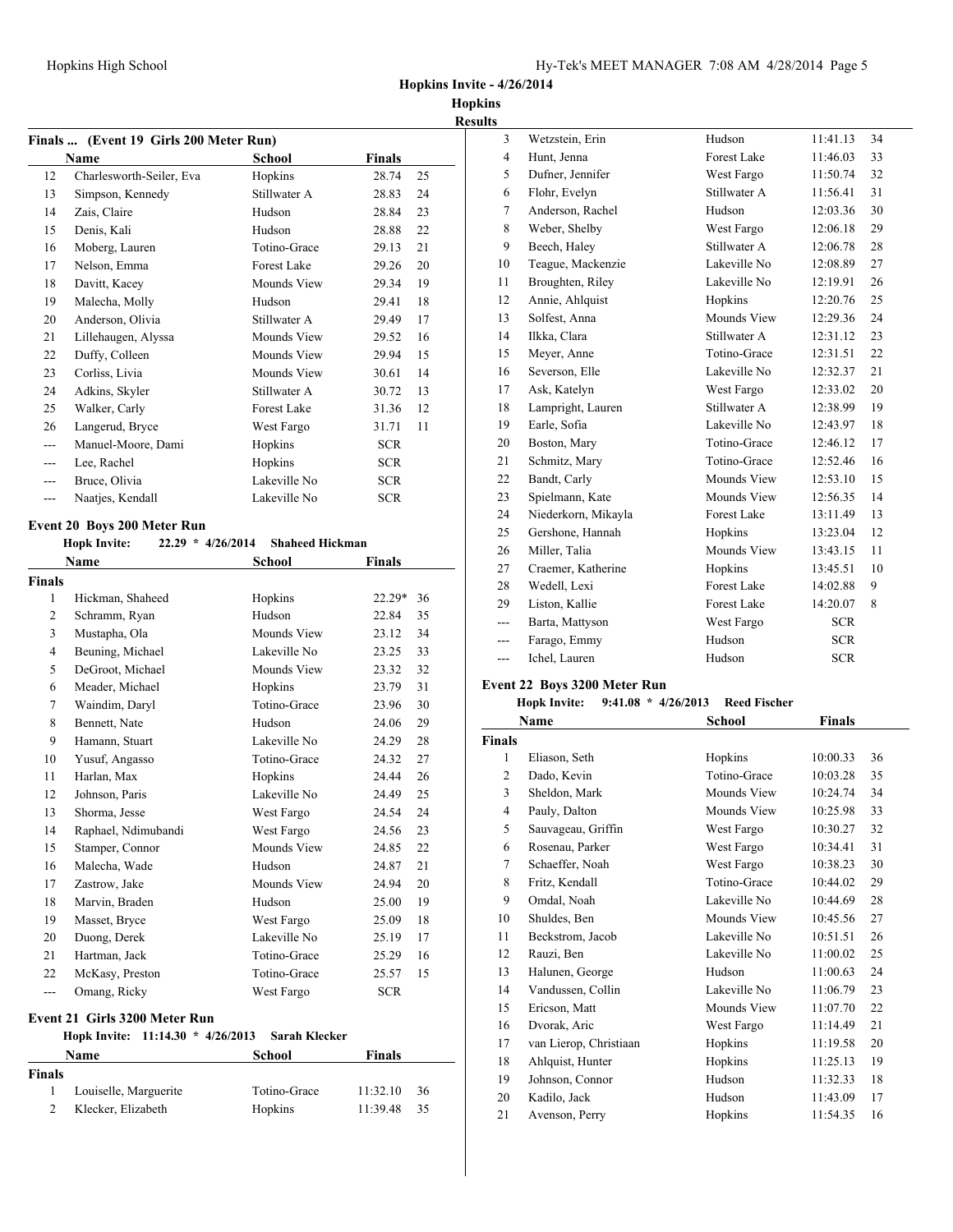| Hy-Tek's MEET MANAGER 7:08 AM 4/28/2014 Page 6 |  |  |  |
|------------------------------------------------|--|--|--|
|------------------------------------------------|--|--|--|

|                   | Hopkins High School                          |                        |                |      | Hopkins Invite - 4/26/2014      |                                     | Hy-Tek's MEET MANAGER 7:08 AM 4/28/2014 Page 6 |                                       |
|-------------------|----------------------------------------------|------------------------|----------------|------|---------------------------------|-------------------------------------|------------------------------------------------|---------------------------------------|
|                   |                                              |                        |                |      | <b>Hopkins</b>                  |                                     |                                                |                                       |
|                   | Finals  (Event 22 Boys 3200 Meter Run)       |                        |                |      | <b>Results</b><br>$\sim$ $\sim$ | Wilson, Molly                       | Lakeville No                                   | NH                                    |
|                   | Name                                         | School                 | <b>Finals</b>  |      | ---                             | Wisse, Madi                         | Hudson                                         | NH                                    |
| 22                | Louiselle, Joseph                            | Totino-Grace           | 12:33.54       | 15   | $---$                           | Amos, Rachel                        | Stillwater A                                   | NH                                    |
| 23                | Burns, Andrew                                | Hudson                 | 13:39.44       | 14   |                                 |                                     |                                                |                                       |
| $\overline{a}$    | Thibault, Charles                            | Totino-Grace           | <b>SCR</b>     |      |                                 | <b>Event 26 Girls Shot Put</b>      |                                                |                                       |
|                   |                                              |                        |                |      |                                 | Hopk Invite: $41-03.25 * 4/26/2014$ | <b>Cassidy Smestad</b>                         |                                       |
|                   | Event 23 Girls 4x400 Meter Relay             |                        |                |      |                                 | Name                                | School                                         | <b>Finals</b>                         |
|                   | <b>Hopk Invite:</b><br>$4:06.66 * 4/26/2013$ | <b>Stillwater Area</b> |                |      | Finals                          |                                     |                                                |                                       |
|                   | Team                                         | Relay                  | <b>Finals</b>  |      | -1                              | Smestad, Cassidy                    | Mounds View                                    | $41-03.25*$                           |
| Finals            |                                              |                        |                |      | $\overline{2}$                  | Walker, Keely                       | West Fargo                                     | 38-08.25                              |
| $\mathbf{1}$      | Hopkins                                      | А                      | 4:13.97        | 54   | 3                               | Klein, Leah                         | Mounds View                                    | 37-05.50                              |
| $\overline{2}$    | Stillwater Area                              | A                      | 4:17.63        | 48   | $\overline{4}$                  | Baker, Claire                       | Totino-Grace                                   | 33-06.75                              |
| 3                 | Totino-Grace                                 | А                      | 4:18.72        | 42   | 5                               | Broaden, Jessica                    | Hopkins                                        | 32-09.00<br>32-04.25                  |
| 4                 | Lakeville North                              | A                      | 4:20.86        | 36   | 6                               | Stein, Lexi                         | West Fargo                                     |                                       |
| 5                 | Hudson                                       | A                      | 4:21.47        | 30   | $\overline{7}$                  | Van Sickle, Hannah                  | Mounds View                                    | 32-01.75                              |
| 6                 | Forest Lake                                  | А                      | 4:25.79        | 24   | 8                               | Preahchuk, Michaela                 | Lakeville No                                   | 31-06.00                              |
| 7                 | Mounds View                                  | A                      | 4:27.97        | 18   | 9                               | Wilson, Katie                       | Lakeville No                                   | 31-02.00                              |
| 8                 | West Fargo                                   | A                      | 4:43.95        | 12   | 10                              | Toney, Lameisha                     | Hopkins                                        | 30-06.50                              |
|                   | Event 24 Boys 4x400 Meter Relay              |                        |                |      | 11                              | Reutter, Makayla                    | West Fargo                                     | 29-11.25                              |
|                   | $3:26.66 * 4/26/2013$<br><b>Hopk Invite:</b> | <b>Hopkins</b>         |                |      | 12                              | Monson, Monica                      | Hudson                                         | 29-09.50                              |
|                   | Team                                         | Relay                  | <b>Finals</b>  |      | 13                              | Dinkins, Cassidy                    | Hopkins                                        | 29-07.00                              |
| <b>Finals</b>     |                                              |                        |                |      | 13                              | Murray, Kaitlin                     | Totino-Grace                                   | 29-07.00                              |
| 1                 | Hopkins                                      | A                      | 3:33.07        | 54   | 13                              | McIntosh, Maggie                    | West Fargo                                     | 29-07.00                              |
| $\overline{2}$    | Mounds View                                  | A                      | 3:35.14        | 48   | 16                              | Pederson, Valerie                   | Mounds View                                    | 29-03.25                              |
| 3                 | Hudson                                       | A                      | 3:38.58        | 42   | 17                              | Eisfelder, Gabby                    | Totino-Grace                                   | 28-10.00                              |
| 4                 | West Fargo                                   | А                      | 3:39.40        | 36   | 18                              | Anderson, Hanna                     | Stillwater A                                   | 28-07.50                              |
| 5                 | Totino-Grace                                 | А                      | 3:40.54        | 30   | 19                              | Baklund, Gena                       | Forest Lake                                    | 28-04.25                              |
| 6                 | Lakeville North                              | A                      | 3:44.88        | 24   | 20                              | Schauer, Gabrielle                  | Totino-Grace                                   | 27-05.00                              |
|                   |                                              |                        |                |      | 21                              | Johnson, Paige                      | Hudson                                         | 27-03.50                              |
|                   | <b>Event 25 Girls Pole Vault</b>             |                        |                |      | 22                              | Weber, Anika                        | Lakeville No                                   | 27-00.75                              |
|                   | $10-00 * 4/26/2014$<br><b>Hopk Invite:</b>   | <b>Ari Brace</b>       |                |      | 23                              | Diedrichs, Kristen                  | Stillwater A                                   | 27-00.25                              |
|                   | Name                                         | School                 | <b>Finals</b>  |      | 24                              | Yeager, Grace                       | Stillwater A                                   | 26-02.00                              |
| <b>Finals</b>     |                                              |                        |                |      | 25                              | Becker, Paige                       | Stillwater A                                   | 25-04.50<br>25-03.75                  |
| 1                 | Brace, Ari                                   | Hopkins                | $10-00.00*$ 36 |      | 26                              | Monical, Erica                      | Hudson                                         | 25-00.50                              |
| 2                 | Day, Kayla                                   | Mounds View            | 9-06.00        | 35   | 27                              | Drent, Madi                         | Lakeville No                                   |                                       |
|                   | Daulton, McKenna                             | Hudson                 | J9-06.00       | 34   | 28                              | Goodroad, Annie<br>Manke, Brianna   | Hopkins<br>Hudson                              | 23-08.50                              |
| 3                 | Louderback, Natalie                          |                        |                |      |                                 |                                     |                                                |                                       |
| 4                 |                                              | <b>Mounds View</b>     | $9 - 00.00$    | 33   | 29                              |                                     |                                                |                                       |
| 5                 | Carlson, Kelly                               | Mounds View            | 8-00.00        | 32   | 30                              | Redepenning, Rachel                 | Forest Lake                                    |                                       |
| 6                 | Holmberg, Alex                               | Stillwater A           | J8-00.00       | 31   | 31                              | Moscatelli, Tia                     | Forest Lake                                    |                                       |
| $\tau$            | Wiederholt, Sara                             | West Fargo             | J8-00.00       | 30   | 32                              | Lutz, Claire                        | Forest Lake                                    | 22-06.75<br>21-01.50                  |
| 8                 | Patterson, Claire                            | Stillwater A           | 7-00.00        | 25.5 |                                 | <b>Event 27 Girls Triple Jump</b>   |                                                |                                       |
| 8                 | Naatjes, Kendall                             | Lakeville No           | 7-00.00        | 25.5 |                                 | <b>Hopk Invite:</b>                 | 36-03 * 4/26/2013 Christina Bruenjes           |                                       |
| 8                 | Berg, Cali                                   | Lakeville No           | 7-00.00        | 25.5 |                                 | Name                                | <b>School</b>                                  |                                       |
| 8                 | Woldt, Paige                                 | Mounds View            | 7-00.00        | 25.5 |                                 |                                     |                                                | 23-08.00<br>21-06.75<br><b>Finals</b> |
| 8                 | Bruess, Sarah                                | Totino-Grace           | 7-00.00        | 25.5 | <b>Finals</b><br>$\mathbf{1}$   | McGinty, Rose                       | Totino-Grace                                   | 33-04.00                              |
| 8                 | Naatjes, Bailey                              | Lakeville No           | $7 - 00.00$    | 25.5 | $\overline{2}$                  | Anderson, Annika                    | Stillwater A                                   | 33-01.50                              |
| 8                 | Troutman, Elsie                              | Hopkins                | 7-00.00        | 25.5 | 3                               | Freer, Kayla                        | Forest Lake                                    |                                       |
| 8                 | Pyzdrowski, Halina                           | Hopkins                | 7-00.00        | 25.5 | $\overline{4}$                  | Reynolds, Noelle                    | Mounds View                                    | 33-00.00<br>32-08.00                  |
| 16                | Rowell, Sarah                                | West Fargo             | J7-00.00       | 20.5 | 5                               | Woldt, Paige                        | Mounds View                                    |                                       |
| 16                | Intihar, Taylor                              | Stillwater A           | J7-00.00       | 20.5 | 6                               | Amos, Rachel                        | Stillwater A                                   | 32-06.75<br>32-04.00                  |
| 18                | Zurbay, Megan                                | Totino-Grace           | J7-00.00       | 19   | $\tau$                          | Adkins, Skyler                      | Stillwater A                                   |                                       |
| $---$             | Tobasi, Amira                                | Hudson                 | NH             |      | 8                               | Franklin, Hailey                    | Lakeville No                                   |                                       |
| $---$             | Falteisek, Madi                              | Hudson                 | NH             |      | 9                               | Gustafson, Shelby                   | West Fargo                                     | J32-04.00<br>31-05.25<br>31-01.75     |
| $\qquad \qquad -$ | Parent, Jenna<br>Gordon, McKenna             | Forest Lake<br>Hopkins | NH<br>NH       |      | 10                              | Smith, Sierra                       | Mounds View                                    | 31-01.25                              |

| ιιз            |                                               |                        |              |    |
|----------------|-----------------------------------------------|------------------------|--------------|----|
| $---$          | Wilson, Molly                                 | Lakeville No           | NH           |    |
| ---            | Wisse, Madi                                   | Hudson                 | <b>NH</b>    |    |
| ---            | Amos, Rachel                                  | Stillwater A           | ΝH           |    |
|                | <b>Event 26 Girls Shot Put</b>                |                        |              |    |
|                | <b>Hopk Invite:</b><br>$41-03.25 * 4/26/2014$ | <b>Cassidy Smestad</b> |              |    |
|                | Name                                          | School                 | Finals       |    |
| Finals         |                                               |                        |              |    |
| 1              | Smestad, Cassidy                              | Mounds View            | $41-03.25*$  | 36 |
| $\overline{c}$ | Walker, Keely                                 | West Fargo             | 38-08.25     | 35 |
| 3              | Klein, Leah                                   | Mounds View            | 37-05.50     | 34 |
| 4              | Baker, Claire                                 | Totino-Grace           | 33-06.75     | 33 |
| 5              | Broaden, Jessica                              | Hopkins                | 32-09.00     | 32 |
| 6              | Stein, Lexi                                   | West Fargo             | 32-04.25     | 31 |
| 7              | Van Sickle, Hannah                            | Mounds View            | 32-01.75     | 30 |
| 8              | Preahchuk, Michaela                           | Lakeville No           | 31-06.00     | 29 |
| 9              | Wilson, Katie                                 | Lakeville No           | $31 - 02.00$ | 28 |
| 10             | Toney, Lameisha                               | Hopkins                | 30-06.50     | 27 |
| 11             | Reutter, Makayla                              | West Fargo             | 29-11.25     | 26 |
| 12             | Monson, Monica                                | Hudson                 | 29-09.50     | 25 |
| 13             | Dinkins, Cassidy                              | Hopkins                | 29-07.00     | 23 |
| 13             | Murray, Kaitlin                               | Totino-Grace           | 29-07.00     | 23 |
| 13             | McIntosh, Maggie                              | West Fargo             | 29-07.00     | 23 |
| 16             | Pederson, Valerie                             | Mounds View            | 29-03.25     | 21 |
| 17             | Eisfelder, Gabby                              | Totino-Grace           | 28-10.00     | 20 |
| 18             | Anderson, Hanna                               | Stillwater A           | 28-07.50     | 19 |
| 19             | Baklund, Gena                                 | Forest Lake            | 28-04.25     | 18 |
| 20             | Schauer, Gabrielle                            | Totino-Grace           | 27-05.00     | 17 |
| 21             | Johnson, Paige                                | Hudson                 | 27-03.50     | 16 |
| 22             | Weber, Anika                                  | Lakeville No           | 27-00.75     | 15 |
| 23             | Diedrichs, Kristen                            | Stillwater A           | 27-00.25     | 14 |
| 24             | Yeager, Grace                                 | Stillwater A           | 26-02.00     | 13 |
| 25             | Becker, Paige                                 | Stillwater A           | 25-04.50     | 12 |
| 26             | Monical, Erica                                | Hudson                 | 25-03.75     | 11 |
| 27             | Drent, Madi                                   | Lakeville No           | 25-00.50     | 10 |
| 28             | Goodroad, Annie                               | Hopkins                | 23-08.50     | 9  |
| 29             | Manke, Brianna                                | Hudson                 | 23-08.00     | 8  |
| 30             | Redepenning, Rachel                           | Forest Lake            | 22-06.75     | 7  |
| 31             | Moscatelli. Tia                               | Forest Lake            | 21-06.75     | 6  |
| 32             | Lutz, Claire                                  | <b>Forest Lake</b>     | 21-01.50     | 5  |
|                |                                               |                        |              |    |

# **Girls Triple Jump**

 $\overline{\phantom{a}}$ 

|  | <b>Hopk Invite:</b> | $36-03 * 4/26/2013$ | Christina Bruenjes |
|--|---------------------|---------------------|--------------------|
|--|---------------------|---------------------|--------------------|

|        | Name              | <b>School</b> | <b>Finals</b> |    |  |
|--------|-------------------|---------------|---------------|----|--|
| Finals |                   |               |               |    |  |
| 1      | McGinty, Rose     | Totino-Grace  | $33-04.00$    | 36 |  |
| 2      | Anderson, Annika  | Stillwater A  | 33-01.50      | 35 |  |
| 3      | Freer, Kayla      | Forest Lake   | 33-00.00      | 34 |  |
| 4      | Reynolds, Noelle  | Mounds View   | 32-08.00      | 33 |  |
| 5      | Woldt, Paige      | Mounds View   | 32-06.75      | 32 |  |
| 6      | Amos, Rachel      | Stillwater A  | $32 - 04.00$  | 31 |  |
| 7      | Adkins, Skyler    | Stillwater A  | $J32-04.00$   | 30 |  |
| 8      | Franklin, Hailey  | Lakeville No  | 31-05.25      | 29 |  |
| 9      | Gustafson, Shelby | West Fargo    | 31-01.75      | 28 |  |
| 10     | Smith, Sierra     | Mounds View   | 31-01.25      | 27 |  |
| 11     | Smith, Ellie      | Hudson        | 30-11.00      | 26 |  |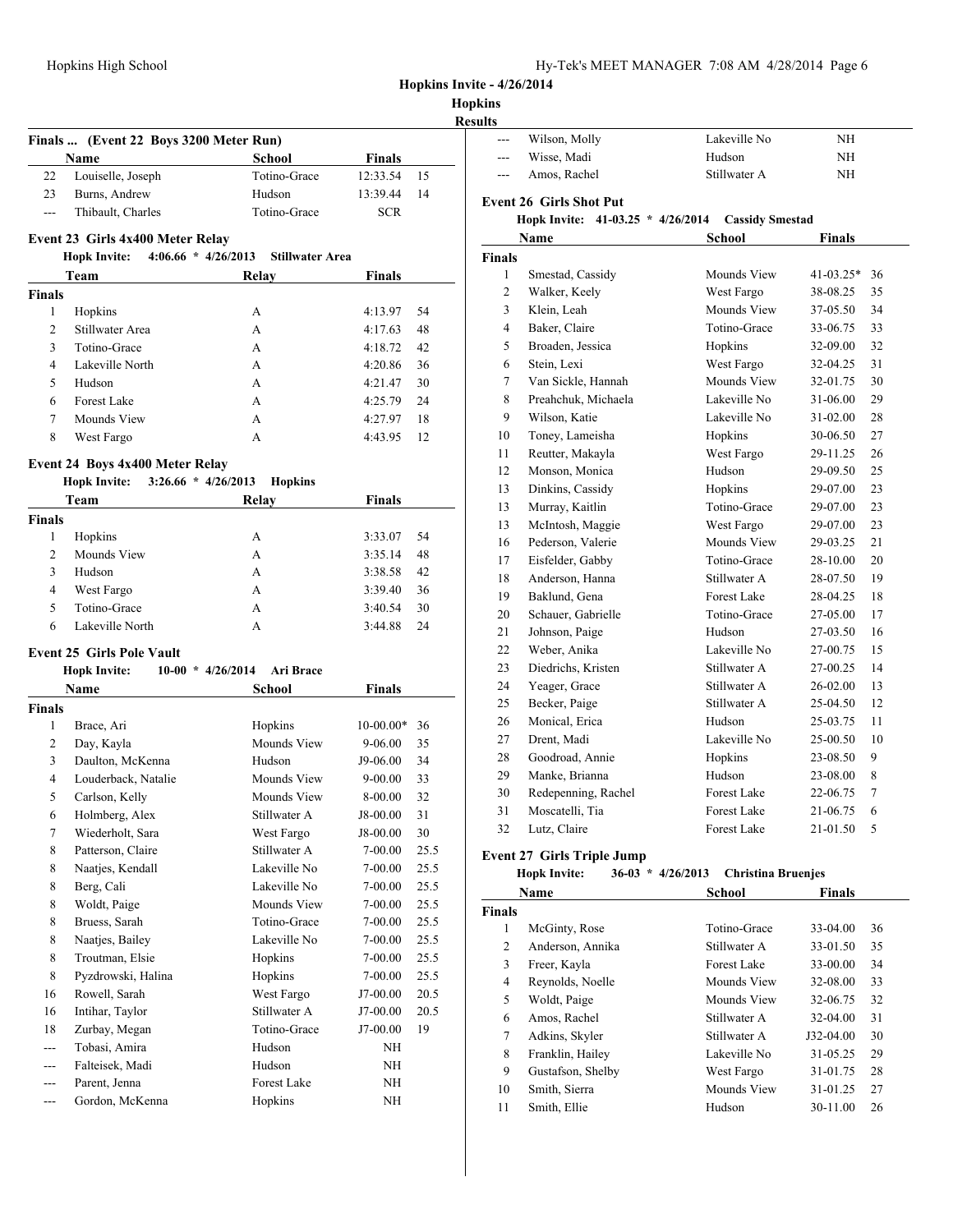**Hopkins Invite - 4/26/2014**

**Hopkins Results**

| Finals  (Event 27 Girls Triple Jump) |                    |           |    |  |
|--------------------------------------|--------------------|-----------|----|--|
| Name                                 | School             | Finals    |    |  |
| Ratliff, Jessica                     | Hopkins            | 30-09.75  | 25 |  |
| Goodman, Elizabeth                   | Hopkins            | 30-08.00  | 24 |  |
| Hanson, Caroline                     | Forest Lake        | 30-06.75  | 23 |  |
| Preahchuk, Michaela                  | Lakeville No       | 30-06.50  | 22 |  |
| Buesseler, Abby                      | <b>Forest Lake</b> | 30-03.50  | 21 |  |
| Davitt, Kacey                        | Mounds View        | 30-02.75  | 20 |  |
| Bruess, Sarah                        | Totino-Grace       | 30-01.00  | 19 |  |
| French, Jacee                        | West Fargo         | 30-00.00  | 18 |  |
| Prunty, Abrielle                     | Stillwater A       | 29-10.25  | 17 |  |
| Broaden, Jessica                     | Hopkins            | J29-10.25 | 16 |  |
| Huber, Jordan                        | Hudson             | 29-10.00  | 15 |  |
| Malecha, Molly                       | Hudson             | 29-09.00  | 14 |  |
| Dupay, Jessie                        | Hopkins            | 29-00.75  | 13 |  |
| McDonald, Lauren                     | Lakeville No       | 28-10.25  | 12 |  |
| Buesseler, Dana                      | <b>Forest Lake</b> | 28-10.00  | 11 |  |
| Geigle, Kelsey                       | Hudson             | 28-09.50  | 10 |  |
| Zurbay, Megan                        | Totino-Grace       | 28-07.25  | 9  |  |
|                                      |                    |           |    |  |

### **Event 28 Boys High Jump**

|                | $6-06$ * $4/26/2013$<br><b>Hopk Invite:</b> | <b>Jordan Bishoff</b> |             |      |
|----------------|---------------------------------------------|-----------------------|-------------|------|
|                | <b>Name</b>                                 | School                | Finals      |      |
| <b>Finals</b>  |                                             |                       |             |      |
| 1              | Winston, Tajuan                             | Hopkins               | $6 - 00.00$ | 36   |
| 2              | Bowers, Terrance                            | Hopkins               | J6-00.00    | 35   |
| 3              | Ziehr, Reed                                 | Lakeville No          | $J6-00.00$  | 34   |
| $\overline{4}$ | Russell, Luke                               | Totino-Grace          | 5-08.00     | 32   |
| 4              | Waindim, Daryl                              | Totino-Grace          | 5-08.00     | 32   |
| 4              | McDonald, Kevion                            | Hopkins               | 5-08.00     | 32   |
| 7              | Johnson, Brandon                            | West Fargo            | J5-08.00    | 30   |
| 8              | Baker, Matt                                 | Mounds View           | 5-06.00     | 28   |
| 8              | Zastrow, Jake                               | Mounds View           | 5-06.00     | 28   |
| 8              | Mafe, Adeboye                               | Hopkins               | 5-06.00     | 28   |
| 11             | Vogler, Parker                              | Hudson                | $J5-06.00$  | 26   |
| 12             | Holden, Noah                                | Hudson                | J5-06.00    | 25   |
| 13             | Etuko, Charles                              | Mounds View           | 5-03.00     | 23.5 |
| 13             | Sayler, Logan                               | Lakeville No          | 5-03.00     | 23.5 |
| 15             | Walsvik, Tyler                              | West Fargo            | $J5-03.00$  | 21   |
| 15             | Pick, Andrew                                | Totino-Grace          | J5-03.00    | 21   |
| 15             | Dillie, Kyle                                | Lakeville No          | J5-03.00    | 21   |
| 18             | Johnson, Roland                             | Totino-Grace          | J5-03.00    | 19   |
| 19             | Sletten, Tommy                              | Mounds View           | 5-00.00     | 18   |
| ---            | Marion, Bryce                               | Hudson                | NH          |      |
| ---            | Holum, Parker                               | Hudson                | <b>NH</b>   |      |
| ---            | Lang, Matt                                  | Lakeville No          | NH          |      |

## **Event 29 Boys Long Jump**

|        | <b>Hopk Invite:</b> | 4/26/2013<br>$22-09$<br>$\star$ | <b>Jaime Heinen</b> |               |    |
|--------|---------------------|---------------------------------|---------------------|---------------|----|
|        | <b>Name</b>         |                                 | School              | <b>Finals</b> |    |
| Finals |                     |                                 |                     |               |    |
|        | Russell, Luke       |                                 | Totino-Grace        | 21-00.75      | 36 |
| 2      | Asa, Daniel         |                                 | West Fargo          | 20-01.50      | 35 |
| 3      | Olateju, Sola       |                                 | Mounds View         | $20 - 00.00$  | 34 |
| 4      | Bowers, Terrance    |                                 | Hopkins             | 19-03.50      | 33 |
| 5      | Homme, Tanner       |                                 | Hudson              | 19-00.00      | 32 |

| .S |                   |              |          |    |
|----|-------------------|--------------|----------|----|
| 6  | Zastrow, Jake     | Mounds View  | 18-10.25 | 31 |
| 7  | McKinnon, Tanner  | West Fargo   | 18-10.00 | 30 |
| 8  | Djam, Carlton     | Totino-Grace | 18-05.75 | 29 |
| 9  | McMillon, Nate    | Lakeville No | 18-05.00 | 28 |
| 10 | Westphal, Brendan | Hudson       | 18-03.50 | 27 |
| 11 | Waindim, Daryl    | Totino-Grace | 18-03.00 | 26 |
| 12 | Ziehr, Reed       | Lakeville No | 18-01.50 | 25 |
| 13 | Atkins, William   | Hopkins      | 18-01.00 | 24 |
| 14 | Li, Denis         | Mounds View  | 18-00.00 | 23 |
| 15 | Hallman, Jalen    | Mounds View  | 17-09.50 | 22 |
| 16 | Walsvik, Tyler    | West Fargo   | 17-09.00 | 21 |
| 17 | Winston, Tajuan   | Hopkins      | 17-05.50 | 20 |
| 18 | McDonald, Kevion  | Hopkins      | 17-04.00 | 19 |
| 19 | Yira, Josh        | Hudson       | 17-00.50 | 18 |
| 20 | Holden, Noah      | Hudson       | 16-10.50 | 17 |
| 21 | Doung, Derek      | Lakeville No | 16-09.75 | 16 |
| 22 | Russell, Joseph   | Totino-Grace | 15-11.00 | 15 |

## **Event 30 Boys Discus Throw**

## **Hopk Invite: 160-06 \* 4/26/2014 Jared Johnson**

|                | Name               | <b>School</b> | <b>Finals</b> |    |
|----------------|--------------------|---------------|---------------|----|
| <b>Finals</b>  |                    |               |               |    |
| $\mathbf{1}$   | Johnson, Jared     | Hudson        | $160 - 06*$   | 36 |
| $\overline{c}$ | Barber, Kai        | Totino-Grace  | 150-10        | 35 |
| 3              | Walker, Brendan    | West Fargo    | 138-08        | 34 |
| 4              | Johnson, Zach      | Hopkins       | 137-05        | 33 |
| 5              | Kinnan, Andrew     | Totino-Grace  | 135-00        | 32 |
| 6              | Talley, Alex       | West Fargo    | 122-04        | 31 |
| 7              | Daniels, Bradyn    | Lakeville No  | 120-04        | 30 |
| 8              | Mohs, Zac          | West Fargo    | 117-00        | 29 |
| 9              | Schlichting, Peter | Mounds View   | 116-09        | 28 |
| 10             | Knochenmus, Zak    | Lakeville No  | $112 - 10$    | 27 |
| 11             | Norton, Alex       | Hopkins       | 110-00        | 26 |
| 12             | Wong, Matt         | Mounds View   | 107-07        | 25 |
| 13             | Tousignant, Cole   | Lakeville No  | $106 - 10$    | 24 |
| 14             | Reiter, Ryan       | Hudson        | 106-09        | 23 |
| 15             | Jensen, Miles      | Hudson        | $102 - 03$    | 22 |
| 16             | Cincotta, Luke     | Mounds View   | 100-09        | 21 |
| 17             | Martin, Eric       | Mounds View   | 100-06        | 20 |
| 18             | Issak, Abdirashid  | Hopkins       | 95-01         | 19 |
| 19             | Kirvida, Braden    | Totino-Grace  | 93-06         | 18 |
| 20             | Cole, William      | Lakeville No  | 88-02         | 17 |
| 21             | Foht, Nick         | Totino-Grace  | 86-06         | 16 |
| 22             | Brogden, Devin     | West Fargo    | 86-04         | 15 |
| 23             | Wilson, David      | Hopkins       | 82-05         | 14 |
| 24             | Davis, Madison     | Hudson        | 63-02         | 13 |
|                |                    |               |               |    |

#### **Event 31 Girls Discus Throw**

### **Hopk Invite: 122-06 \* 4/26/2014 Keely Walker**

|               | Name                | School      | <b>Finals</b>      |
|---------------|---------------------|-------------|--------------------|
| <b>Finals</b> |                     |             |                    |
|               | Walker, Keely       | West Fargo  | $122 - 06*$<br>-36 |
| 2             | Rasmussen, Veronica | Mounds View | 114-08<br>35       |
| 3             | Stein, Lexi         | West Fargo  | $101 - 10$<br>34   |
| 4             | Oliver, Cristi      | Mounds View | 33<br>99-11        |
|               | Klein, Leah         | Mounds View | 32<br>99-03        |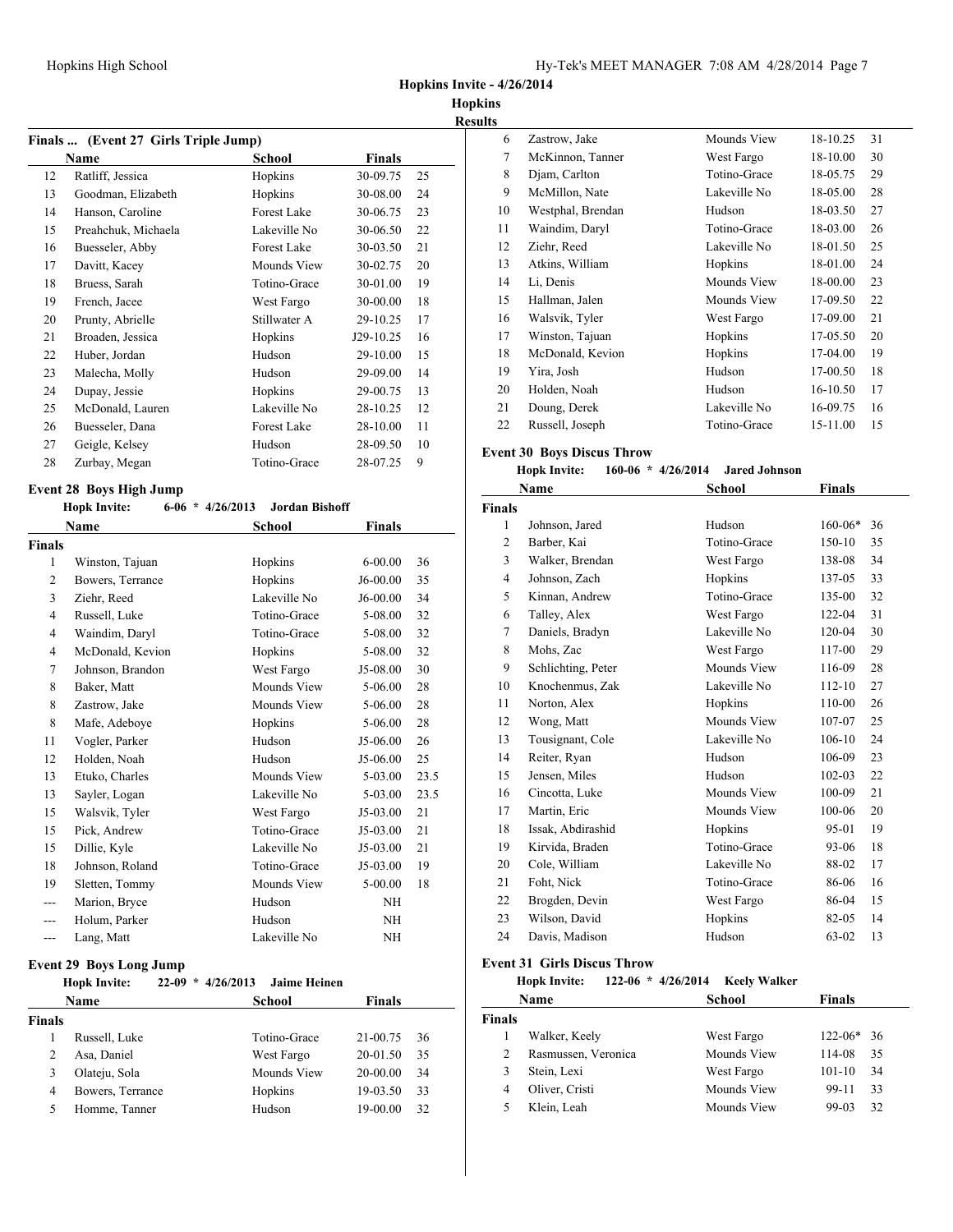**Hopkins**

| <b>Results</b> |
|----------------|
|----------------|

| Finals  (Event 31 Girls Discus Throw)<br><b>School</b><br><b>Finals</b><br><b>Name</b> |                     |                    |           |    |  |
|----------------------------------------------------------------------------------------|---------------------|--------------------|-----------|----|--|
| 6                                                                                      | Schmidt, Hannah     | Mounds View        | 98-09     | 31 |  |
| 7                                                                                      | Reutter, Makayla    | West Fargo         | 96-05     | 30 |  |
| 8                                                                                      | Baklund, Gena       | Forest Lake        | $94 - 11$ | 29 |  |
| 9                                                                                      | Weber, Claire       | Stillwater A       | 92-06     | 28 |  |
| 10                                                                                     | McIntosh, Maggie    | West Fargo         | $91 - 11$ | 27 |  |
| 11                                                                                     | Monson, Monica      | Hudson             | $90 - 10$ | 26 |  |
| 12                                                                                     | Baker, Claire       | Totino-Grace       | 86-03     | 25 |  |
| 13                                                                                     | Tatro, Marissa      | Stillwater A       | 83-03     | 24 |  |
| 14                                                                                     | Wilson, Katie       | Lakeville No       | 81-08     | 23 |  |
| 15                                                                                     | Weber, Anika        | Lakeville No       | 81-04     | 22 |  |
| 16                                                                                     | Becker, Paige       | Stillwater A       | $80 - 10$ | 21 |  |
| 17                                                                                     | Savage, Madelyn     | Totino-Grace       | 79-06     | 20 |  |
| 18                                                                                     | Diedrichs, Kristen  | Stillwater A       | $78 - 10$ | 19 |  |
| 19                                                                                     | Toney, Lameisha     | Hopkins            | $72 - 10$ | 18 |  |
| 20                                                                                     | Dinkins, Cassidy    | Hopkins            | $72-00$   | 17 |  |
| 21                                                                                     | Goodroad, Annie     | Hopkins            | $70 - 00$ | 16 |  |
| 22                                                                                     | Holter, Phoebe      | Hudson             | 68-06     | 15 |  |
| 23                                                                                     | Drent, Madi         | Lakeville No       | 68-04     | 14 |  |
| 24                                                                                     | Murray, Kaitlin     | Totino-Grace       | 65-03     | 13 |  |
| 25                                                                                     | Eisfelder, Gabby    | Totino-Grace       | 64-06     | 12 |  |
| 26                                                                                     | Johnson, Paige      | Hudson             | 63-06     | 11 |  |
| 27                                                                                     | Manke, Brianna      | Hudson             | 61-08     | 10 |  |
| 28                                                                                     | Harris, Shantae     | Hopkins            | 59-11     | 9  |  |
| 29                                                                                     | Redepenning, Rachel | <b>Forest Lake</b> | 55-06     | 8  |  |

## **Event 32 Girls Long Jump**

## **Hopk Invite: 16-08.50 \* 4/26/2013 Christina Bruenjes**

|                | Name                | <b>School</b> | <b>Finals</b> |    |
|----------------|---------------------|---------------|---------------|----|
| <b>Finals</b>  |                     |               |               |    |
| 1              | Holmberg, Alex      | Stillwater A  | 15-01.25      | 36 |
| 2              | Ostenso, Samantha   | Hopkins       | 15-01.00      | 35 |
| 3              | Gunning, Mykin      | West Fargo    | 14-11.25      | 34 |
| $\overline{4}$ | Kraft, Catherine    | Totino-Grace  | 14-09.50      | 33 |
| 5              | Louderback, Natalie | Mounds View   | 14-09.00      | 32 |
| 6              | Polzin, Megan       | Stillwater A  | J14-09.00     | 31 |
| 7              | Pechacek, Leah      | Lakeville No  | 14-05.25      | 30 |
| 8              | McGinty, Rose       | Totino-Grace  | 14-01.00      | 29 |
| 9              | Gustafson, Shelby   | West Fargo    | $13 - 11.50$  | 28 |
| 10             | Franklin, Hailey    | Lakeville No  | 13-11.00      | 27 |
| 11             | Broaden, Jessica    | Hopkins       | $13 - 10.25$  | 26 |
| 12             | Meyer, Lorna        | Lakeville No  | $13 - 10.00$  | 25 |
| 13             | Nelson, Maddie      | Hudson        | 13-09.00      | 24 |
| 14             | French, Jacee       | West Fargo    | 13-08.50      | 23 |
| 15             | Zurbay, Megan       | Totino-Grace  | 13-07.50      | 22 |
| 16             | Ratliff, Jessica    | Hopkins       | 13-07.25      | 21 |
| 17             | Boettner, Madelyn   | Stillwater A  | J13-07.25     | 20 |
| 18             | Smith, Ellie        | Hudson        | 13-06.25      | 19 |
| 19             | Smith, Sierra       | Mounds View   | J13-06.25     | 18 |
| 20             | Knutson, Mary       | Hudson        | 13-06.00      | 17 |
| 21             | Bruess, Sarah       | Totino-Grace  | 13-05.25      | 16 |
| 22             | Goodman, Elizabeth  | Hopkins       | 13-01.00      | 15 |
| 23             | Koss, Lucy          | Lakeville No  | 12-11.00      | 14 |
| 24             | Gunderman, Brooke   | Mounds View   | 12-09.50      | 13 |
| 25             | Ikuta, Karina       | Stillwater A  | J12-09.50     | 12 |

| ults          |                                                         |                           |               |      |
|---------------|---------------------------------------------------------|---------------------------|---------------|------|
| 26            | Johnston, Sarah                                         | Mounds View               | 12-07.25      | 11   |
| 27            | Wusterbarth, Sophia                                     | Hudson                    | 12-07.00      | 10   |
| 28            | Zaudtke, Amanda                                         | Forest Lake               | $11 - 10.50$  | 9    |
|               |                                                         |                           |               |      |
|               | <b>Event 33 Girls High Jump</b><br>$5-01$ * $4/26/2013$ |                           |               |      |
|               | <b>Hopk Invite:</b>                                     | <b>Shelby Gustafson</b>   |               |      |
|               | <b>Name</b>                                             | <b>School</b>             | <b>Finals</b> |      |
| <b>Finals</b> |                                                         |                           |               | 35.5 |
| 1             | Waite, Izzy                                             | West Fargo                | 5-00.00       | 35.5 |
| 1             | Gustafson, Shelby                                       | West Fargo<br>Forest Lake | 5-00.00       |      |
| 3             | Hanson, Caroline                                        |                           | $4 - 10.00$   | 32.5 |
| 3             | French, Jacee                                           | West Fargo                | $4 - 10.00$   | 32.5 |
| 3             | Steffl, Madeline                                        | Stillwater A              | $4 - 10.00$   | 32.5 |
| 3             | Kraft, Catherine                                        | Totino-Grace              | $4 - 10.00$   | 32.5 |
| $\tau$        | Dietz, Grace                                            | Lakeville No              | 4-08.00       | 28   |
| 7             | Johnson, Sammy                                          | Hudson                    | 4-08.00       | 28   |
| 7             | Weigel, Vanessa                                         | <b>Forest Lake</b>        | 4-08.00       | 28   |
| $\tau$        | Anderson, Meg                                           | Totino-Grace              | 4-08.00       | 28   |
| 7             | Adkins, Skyler                                          | Stillwater A              | 4-08.00       | 28   |
| 12            | Peterson, Emily                                         | <b>Forest Lake</b>        | 4-06.00       | 23   |
| 12            | Nelson, Anya                                            | Stillwater A              | $4 - 06.00$   | 23   |
| 12            | Brace, Ari                                              | Hopkins                   | $4 - 06.00$   | 23   |
| 12            | Brettingen, Hope                                        | Hopkins                   | 4-06.00       | 23   |
| 12            | Donovan, Katherine                                      | Hopkins                   | $4 - 06.00$   | 23   |
| 17            | Galas, Victoria                                         | Mounds View               | $4 - 03.00$   | 18.5 |
| 17            | Hoekstra, Hannah                                        | Totino-Grace              | 4-03.00       | 18.5 |
| 17            | Zaudtke, Amanda                                         | <b>Forest Lake</b>        | $4 - 03.00$   | 18.5 |
| 17            | Dupay, Jessie                                           | Hopkins                   | $4 - 03.00$   | 18.5 |
| 21            | Clark, Tasha                                            | Hudson                    | 4-00.00       | 14.5 |
| 21            | Johnston, Sarah                                         | Mounds View               | $4 - 00.00$   | 14.5 |
| 21            | Fleming, Shania                                         | Mounds View               | 4-00.00       | 14.5 |
| 21            | Reynolds, Noelle                                        | Mounds View               | $4 - 00.00$   | 14.5 |
| ---           | Malecha, Molly                                          | Hudson                    | <b>NH</b>     |      |
|               |                                                         |                           |               |      |

## **Event 34 Boys Shot Put**

### **Hopk Invite: 52-01 \* 4/26/2014 Kai Barber**

|               | Name               | <b>School</b> | <b>Finals</b> |      |
|---------------|--------------------|---------------|---------------|------|
| <b>Finals</b> |                    |               |               |      |
| 1             | Barber, Kai        | Totino-Grace  | $52-01.00*$   | 36   |
| 2             | Johnson, Jared     | Hudson        | 49-06.00      | 35   |
| 3             | Talley, Alex       | West Fargo    | 48-01.00      | 34   |
| 4             | Walker, Brendan    | West Fargo    | 47-11.00      | 33   |
| 5             | Kirvida, Braden    | Totino-Grace  | $46 - 10.00$  | 32   |
| 6             | Martin, Eric       | Mounds View   | 46-07.00      | 31   |
| 7             | Wong, Matt         | Mounds View   | 45-06.00      | 30   |
| 8             | Reiter, Ryan       | Hudson        | $42 - 03.00$  | 29   |
| 9             | Jensen, Miles      | Hudson        | 40-07.00      | 28   |
| 10            | Daniels, Bradyn    | Lakeville No  | 40-01.00      | 27   |
| 11            | Johnson, Zach      | Hopkins       | 39-08.00      | 26   |
| 12            | Schlichting, Peter | Mounds View   | 39-06.00      | 25   |
| 13            | Mohs, Zac          | West Fargo    | 39-03.00      | 24   |
| 14            | Davis, Madison     | Hudson        | 39-00.00      | 23   |
| 15            | Norton, Alex       | Hopkins       | 38-10.00      | 22   |
| 16            | Tousignant, Cole   | Lakeville No  | 38-02.00      | 20.5 |
| 16            | Knochenmus, Zak    | Lakeville No  | 38-02.00      | 20.5 |
| 18            | Molanar, Joe       | Mounds View   | 37-10.00      | 19   |